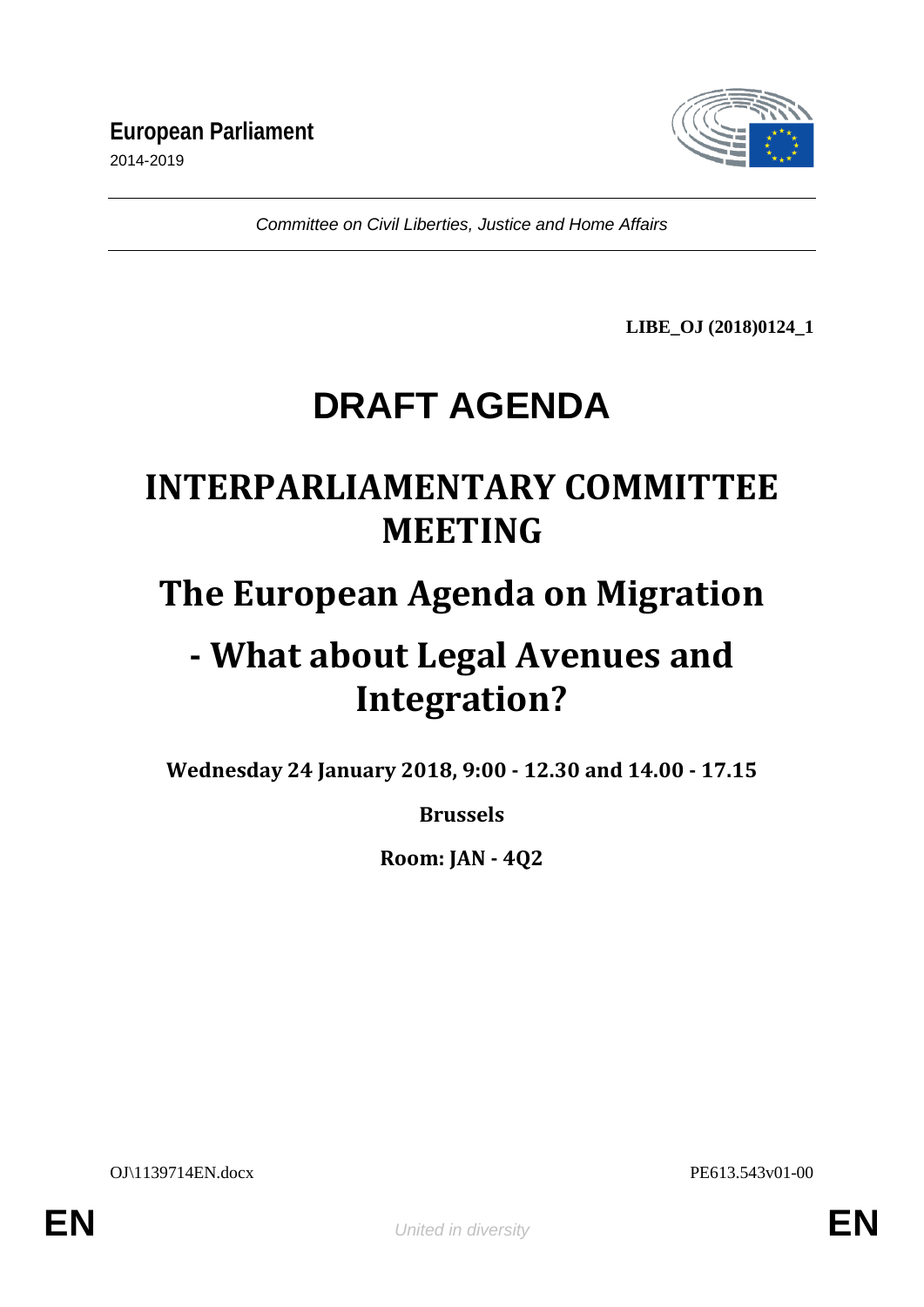### **Order of business**

9h00 - 9h10 **Opening remarks** by **EP President** (tbc, or by Claude MORAES**,**  Chair of the Committee on Civil Liberties, Justice and Home Affairs of the European Parliament and Tzvetan Tzvetanov, Chair of the Committee on Internal affairs and public order in the Bulgarian parliament)

#### **FIRST SESSION**

### **The European Agenda for Migration - Legal avenues and integration two years on - Chaired by Claude MORAES, LIBE Committee Chair and Rapporteur on the Blue Card Directive 9.10 - 10.45**

- 9h10 9h20 Statement by **a representative of the Bulgarian Council Presidency** 9h20 - 9h30 Intervention by **Dimitris AVRAMOPOULOS**, European Commissioner for Migration, Home Affairs and Citizenship (tbc) 9h30 - 9h 45 Keynote speech by **Mr Felipe GONZALES MORALES** , United
- Nations Special Rapporteur on the Human Rights of Migrants, OHCHR
- 9h45 10h35 Debate with representatives of **National Parliaments and EP**
- 10h35 10h45 Conclusions by **Claude MORAES**, LIBE Committee Chair and Chair of the Bulgarian (corresponding) Parliament's committee

#### **SECOND SESSION**

#### **- Legal avenues for international protection -**

#### **Chaired by Sophie IN'T VELD, Rapporteur on the Reception Conditions Directive**

#### **10.45 - 12.30**

10h45 - 10h55 Resettlement by **UNHCR**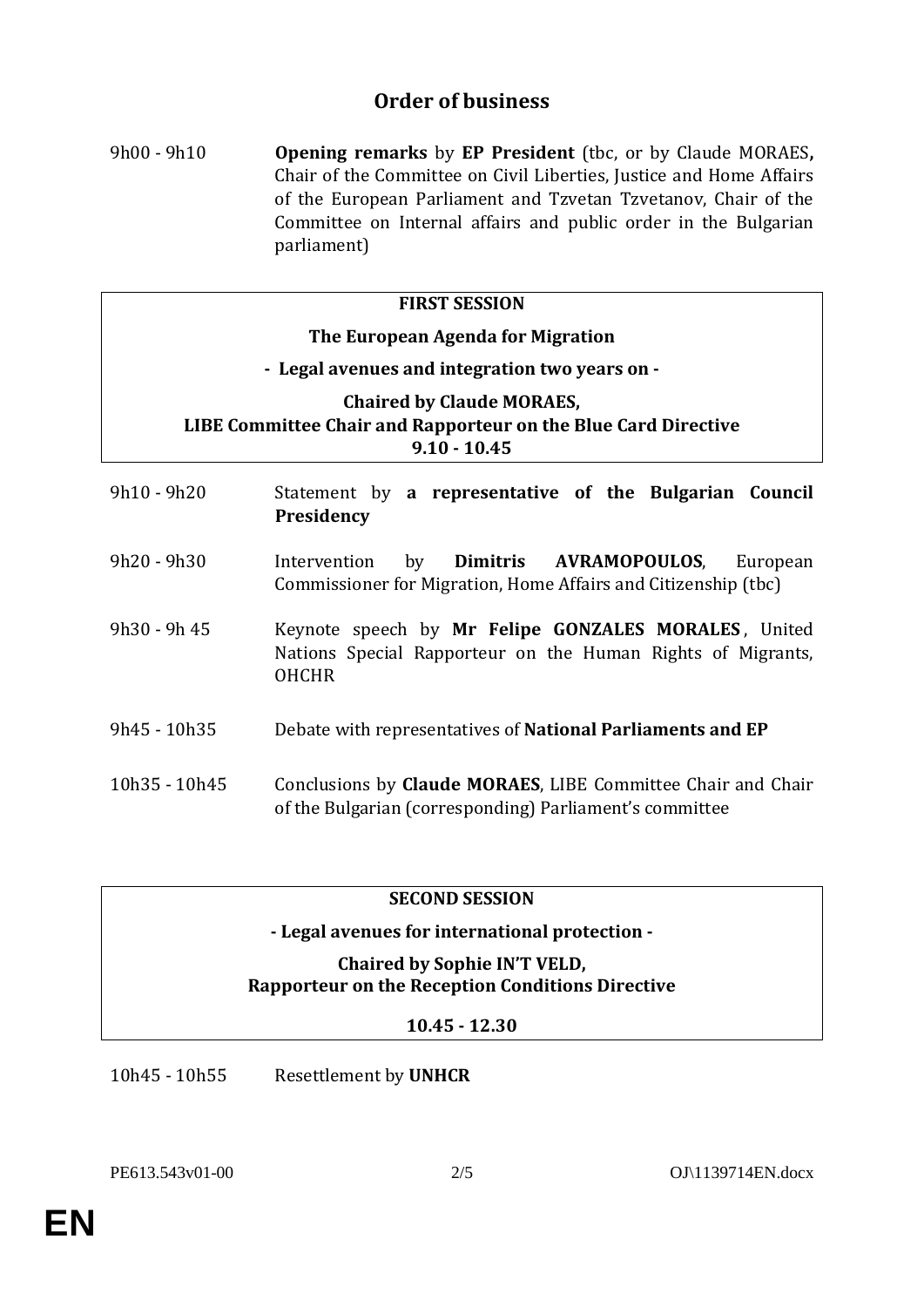| $10h55 - 11h05$ | The role of visas for legal avenues, by Violeta MORENO-LAX,<br>Lecturer in Law, Queen Mary University of London (tbc) |  |
|-----------------|-----------------------------------------------------------------------------------------------------------------------|--|
| 11h05 - 11h25   | Intervention of 2 National Parliament<br>representatives<br>presenting national perspectives                          |  |
| 11h25 - 12h25   | Debate with representatives of NPs and EP                                                                             |  |
| 12h25 - 12h30   | Björk,<br>Conclusions by <b>Malin</b><br>Rapporteur on the Union<br>Resettlement Framework                            |  |
| 12h30 - 14h00   | Lunch break                                                                                                           |  |

#### **THIRD SESSION**

**- Labour migration and family reunification -**

#### **Chaired by Roberta METSOLA, Co-Rapporteur on "The situation in the Mediterranean and the need for a holistic EU approach to migration", Chair of the EP Asylum Contact Group**

#### **14.00 - 15.30**

| 14h00 - 14h10 | <b>Claire COURTEILLE, Director of ILO Brussels, on legal avenues for</b><br>labour migration to the EU - gaps and prospects                                                           |
|---------------|---------------------------------------------------------------------------------------------------------------------------------------------------------------------------------------|
| 14h10 - 14h20 | Obstacles to the exercise of the right to family reunification<br>(implementation of Directive 2003/86/EC), presentation by<br><b>Thomas HUDDELSTON, Migration Policy Group (tbc)</b> |
| 14h20 - 14h40 | Interventions by 2 National Parliament representatives on legal<br>migration, presenting national perspectives                                                                        |
| 14h40 - 15h25 | Debate with representatives of <b>National Parliaments and EP</b>                                                                                                                     |
| 15h25 - 15h30 | Conclusions by Laura FERRARA, Shadow Rapporteur on the Blue<br>Card Directive                                                                                                         |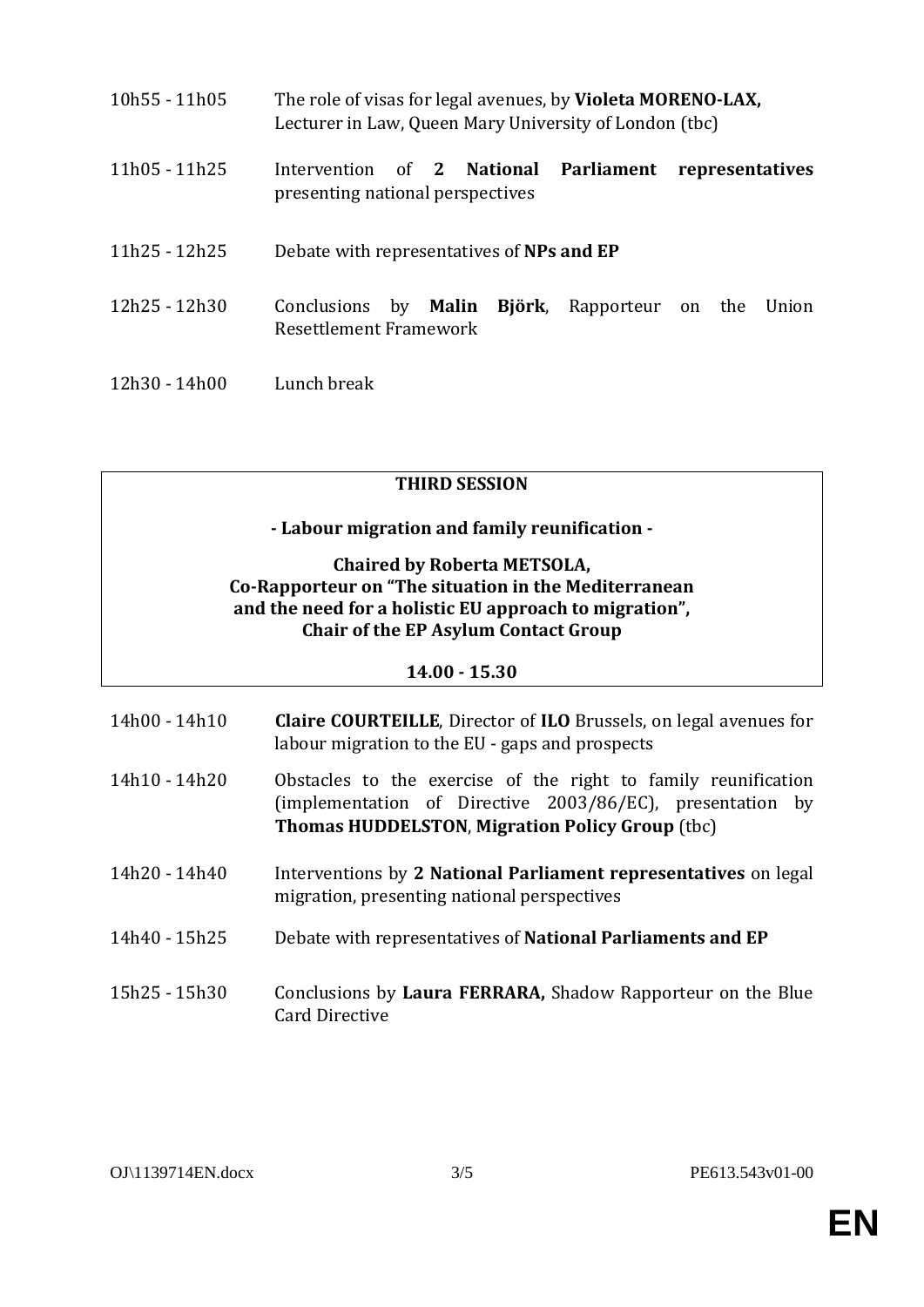#### **FOURTH SESSION**

#### **- Integration - opportunities and challenges -**

#### **Chaired by Jean LAMBERT, EMPL Rapporteur on the Blue Card Directive, Shadow Rapporteur on "Refugees: social inclusion and integration into the labour market"**

**15.30 - 17.00**

| 15h30 - 15h40 | <b>Thomas LIEBIG</b> , Senior Migration Specialist, <b>OECD</b> , on good<br>practices for the integration of migrants and refugees             |
|---------------|-------------------------------------------------------------------------------------------------------------------------------------------------|
| 15h40 - 15h50 | Intervention by an entrepreneur with a migration background,<br>member of the New European Business Confederation                               |
| 15h50 - 16h10 | Interventions by 2 National Parliament representatives on<br>integration practices                                                              |
| 16h10 - 16h55 | Debate with representatives of <b>National Parliaments and EP</b>                                                                               |
| 16h55 - 17h00 | Conclusions by <b>Helga STEVENS</b> , Shadow Rapporteur on EP report<br>on Refugees: social inclusion and integration into the labour<br>market |

### **CLOSING SESSION**

#### **Chaired by Claude MORAES, LIBE Committee Chair and Rapporteur on the Blue Card Directive**

#### **17.00 - 17.15**

| 17h00 - 17h10 | The future of migration governance in the light of the Global |  |
|---------------|---------------------------------------------------------------|--|
|               | Migration Compact, by Eugenio AMBROSI, IOM Regional Director  |  |
|               | for the EU                                                    |  |

17h10 - 17h15 Closing remarks by **Claude MORAES**, LIBE Committee Chair and Rapporteur on the Blue Card Directive